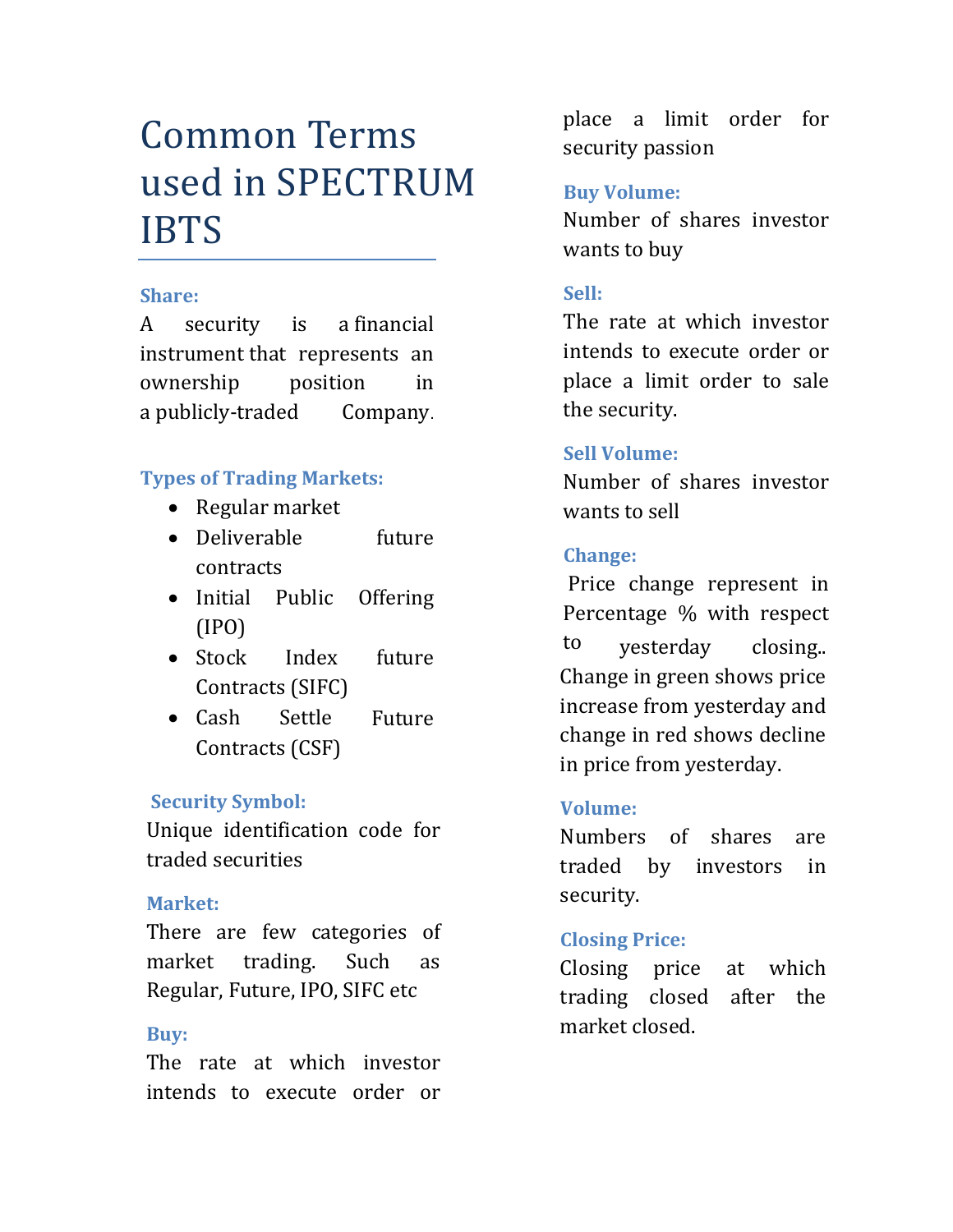#### **Average Price:**

Average price shows that Total value of security traded, dividend by Number of securities traded

#### **High Price:**

Highest price at which security traded on day of trading

# **Low Price:**

Lowest price at which security traded on day of trading

#### **Limit Order:**

Placing of order less than to market price for the buying of securities or greater than to market price for the selling of securities is called limit order

# **Market Order:**

Execution of orders at current market price is called market order

# **Windows:**

Windows show the order queue. There are two types of windows in IBTS

- **Market by price**: shows order queues by price
- **Market by order**: Shows total volume at particular price

# **Confirmation Window:**

Confirmation window shows the status of order confirmation, order limit, and remaining shares in the order.

# **Trade Log:**

Shows the total detail of executed trades by investor in his/her trading account

# **Outstanding Orders:**

Shows the total un-executed trades or limit order by investor in his/her trading account

#### **Previous closing Price:**

Previous trading day closing price

# **Trade Time:**

Time at which trade executed by account holders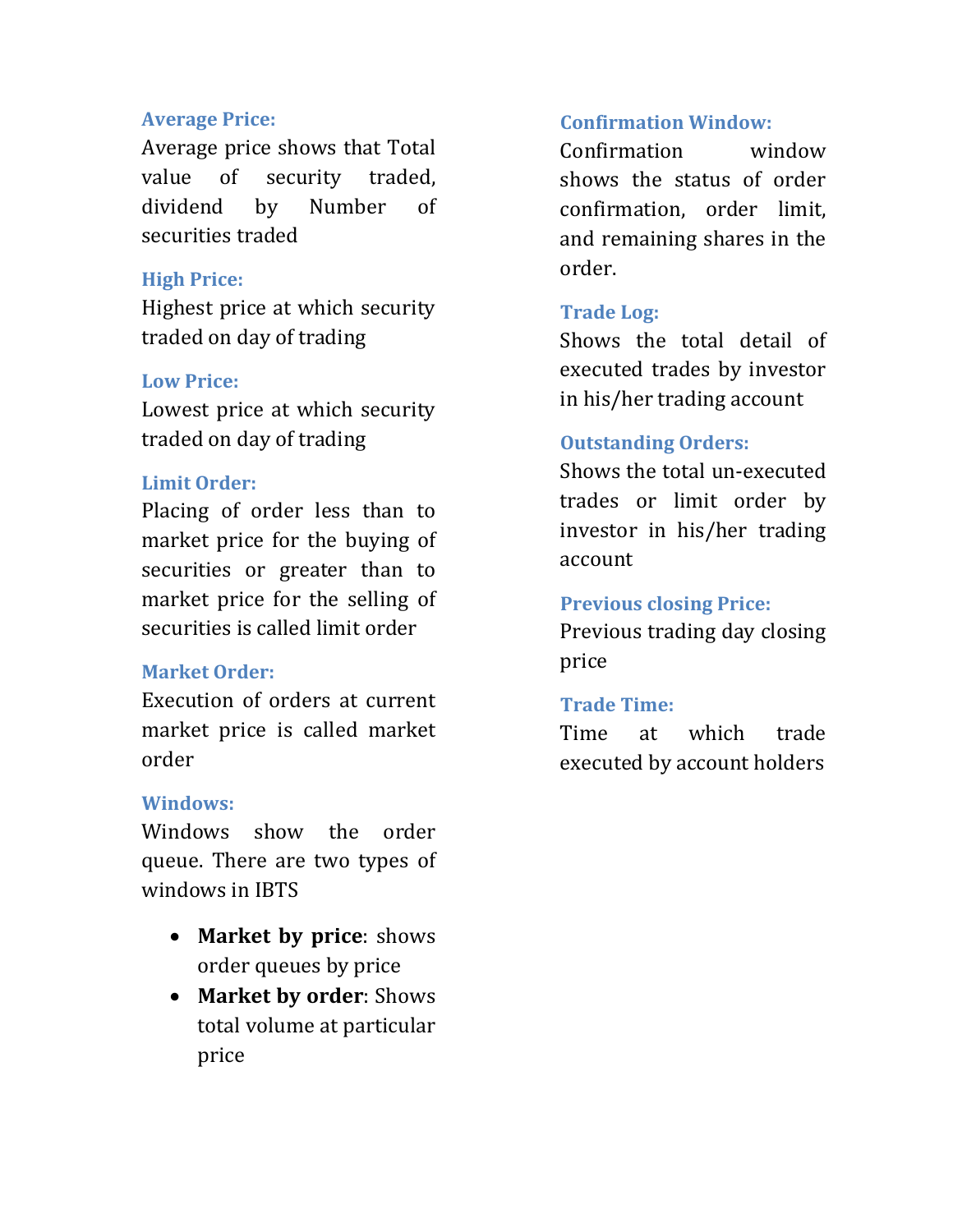#### **Market Lot:**

As per PSX rule, Maket lots are as follow.

| <b>Price Range</b>  | <b>Marketable</b> |
|---------------------|-------------------|
|                     | Lots              |
| <b>Upto Rs. 100</b> | 500 Shares        |
| Above Rs. 100       | <b>100 Shares</b> |
| up to Rs. 500       |                   |
| Above Rs. 100       | <b>50 Shares</b>  |
| up to Rs. 500       |                   |
| <b>Above</b><br>Rs. | <b>20 Shares</b>  |
| 1000                |                   |

#### **ODL Market:**

Any transaction less than Market lot is called Odd lot. Minimum odd lot is 1 share. PSX design separate market for odd lot trading for investor.

#### **Stop Loss Order:**

An order to buy or sell a security when it reaches a certain price. A stop-loss order is designed to limit an investor's loss on a position in a security

#### **Leverage Buying:**

Lb is designed for the investors who want to buy the securities on leverage

#### **Short Sell:**

A short sale is a share transaction in which an [investor](http://www.investopedia.com/terms/i/investor.asp) sells [securities](http://www.investopedia.com/terms/s/security.asp) i n expectation of a price decline.

#### **Spot Security:**

Securities traded for entitlement of declaration of Cash Dividend, Stock Dividend and Right Share

#### **Portfolio:**

Collection of shares held by investor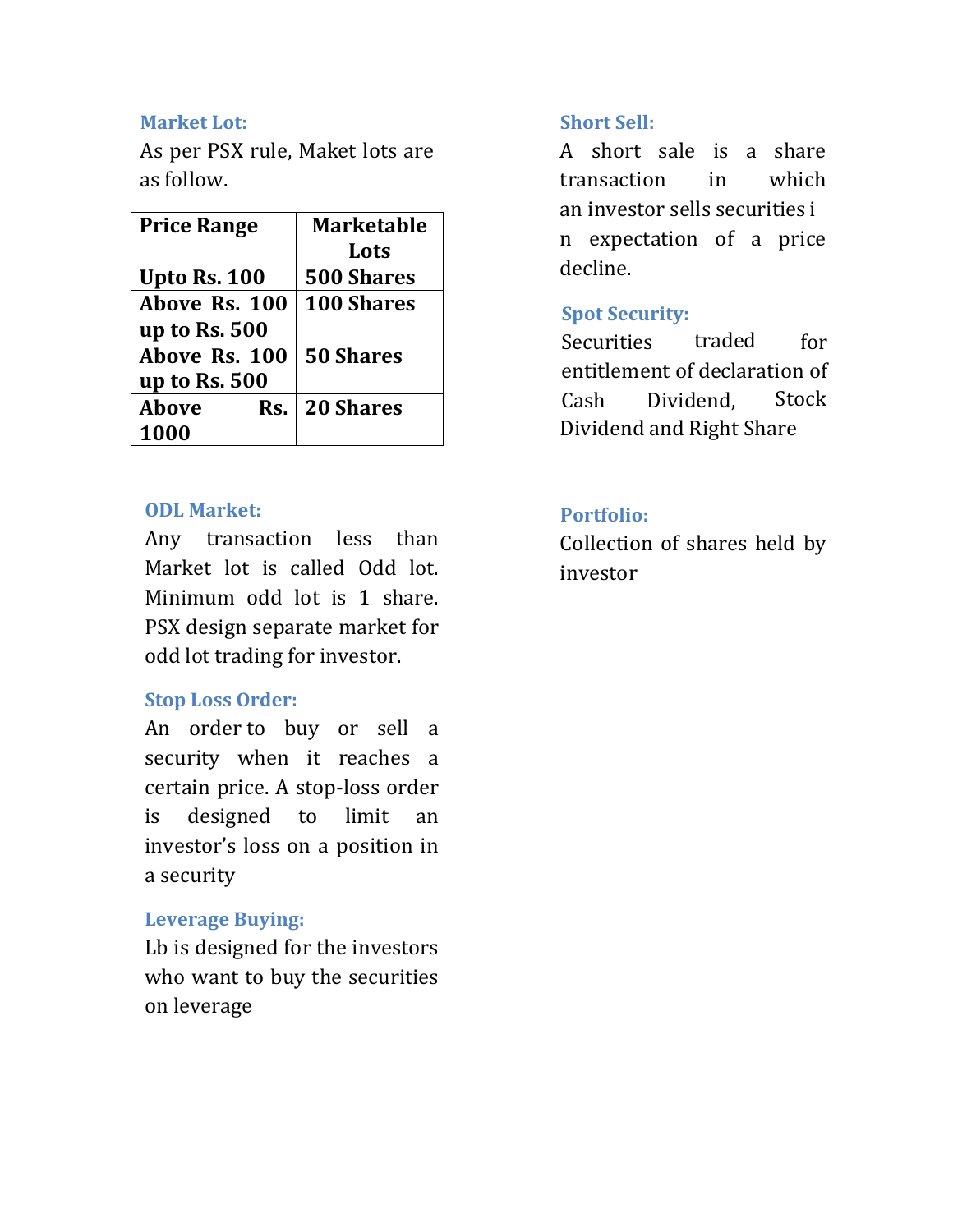# **Trade Process & Settlement**

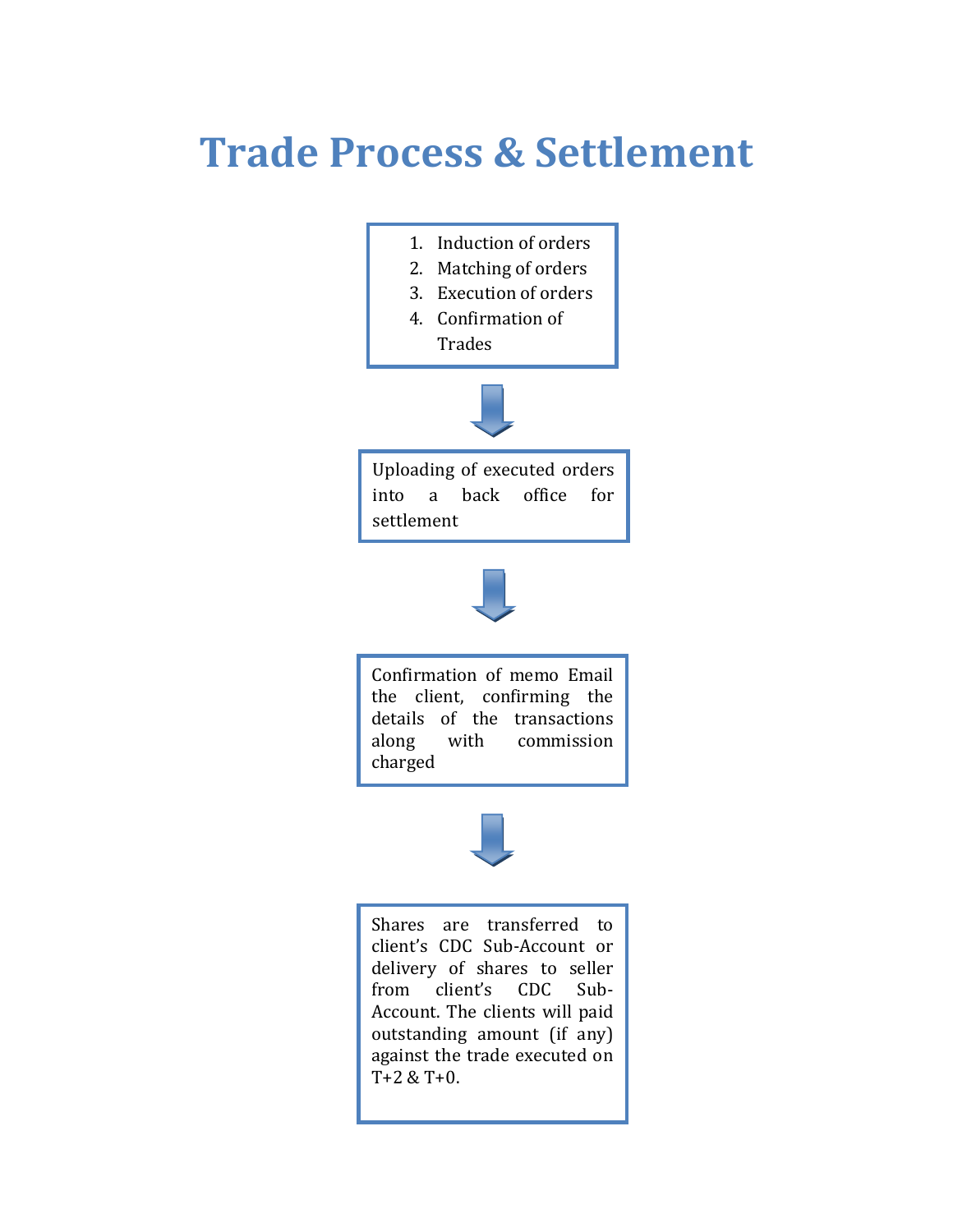# **Procedure to Cancel Pending Orders during a System Failure**

During an IBTS system failure, Clients are advised to cancel pending orders by contacting our IT Support Department at Head office.

**LOCATION:** HEAD OFFICE

**DEPARTMENT:** IT SUPPORT

**OFFICER CONTACT DETAILS:** 

**1. NAME:** Mohammad Saeed

 **CELL NUMBER:** 0321-2952849

**LANDLINE NUMBER:** 32431082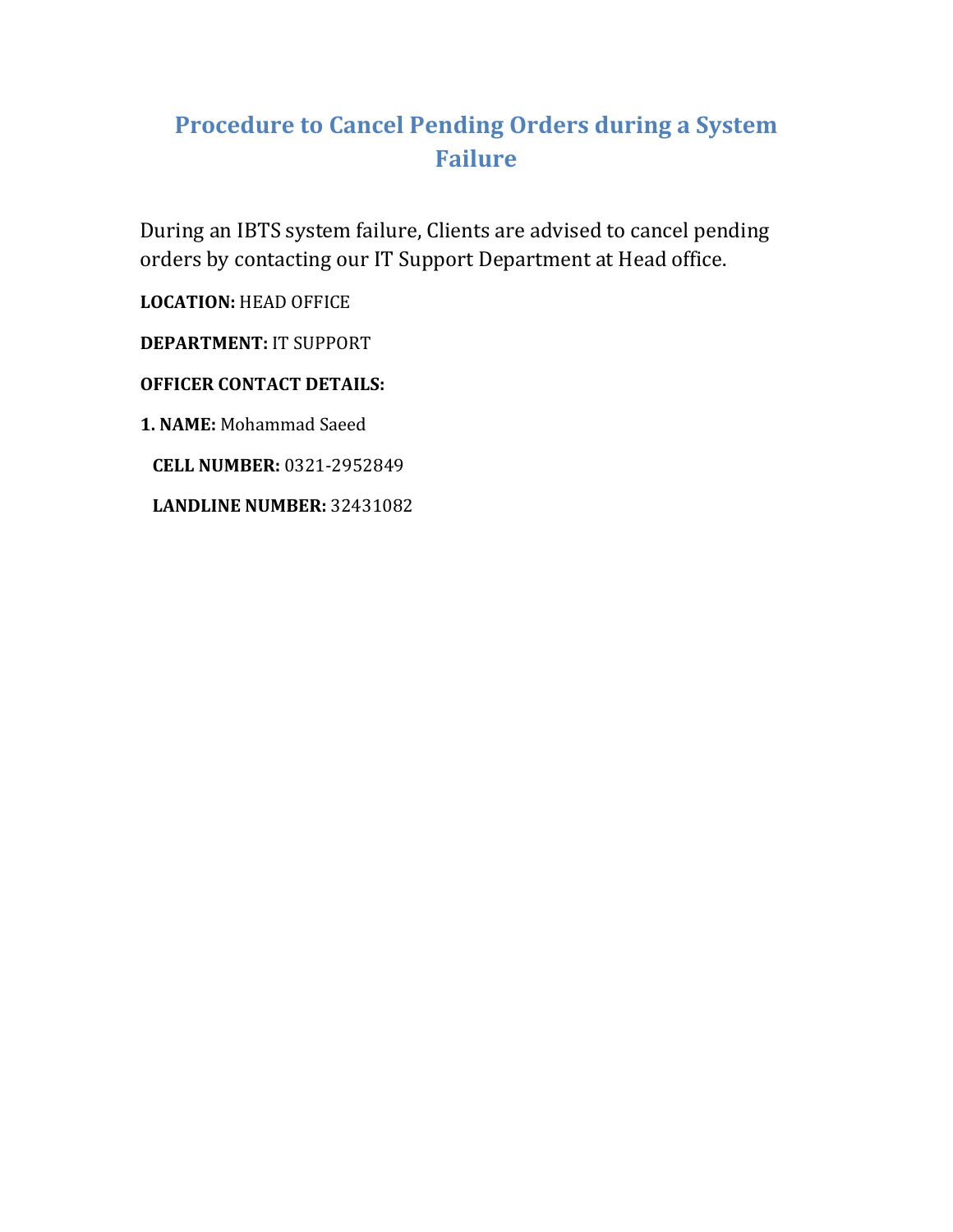# **BROKER CLIENT RELATIONSHIP AND ARBITRATION PROCEDURE IN CASE OF ANY DISPUTE**

# **Arbitration**

An arbitration is a setting in which two parties submit their differences to an impartial third party to determine a solution or negotiation to a problem.

PSX provides mechanism to resolve their disputes under the supervision of the sole Arbitrator and sub-panel nominated by PSX.

# **Types of Disputes Could be referred to Arbitration**

- Unauthorized Trading (Sale/Purchase)
- Unauthorized Transfer / Movement of Shares
- Non-supply of Statements of Account
- Non-supply of Trade Confirmations within 24 hours
- Overcharged Commission
- Miscellaneous charges in ledger account
- Failure to Execute Investor's Instructions/orders
- Suspension of Payment
- Non-Delivery of Securities within brokers or clients

# **Disputes Referred to Arbitration**

When ever any disputes arises between brokers or between any of the brokers and their clients, or between any of the broker and their authorized agents or between Authorized agents and their clients in connection with any trade or transaction. It will be referred to arbitration and will deal with according to procedures.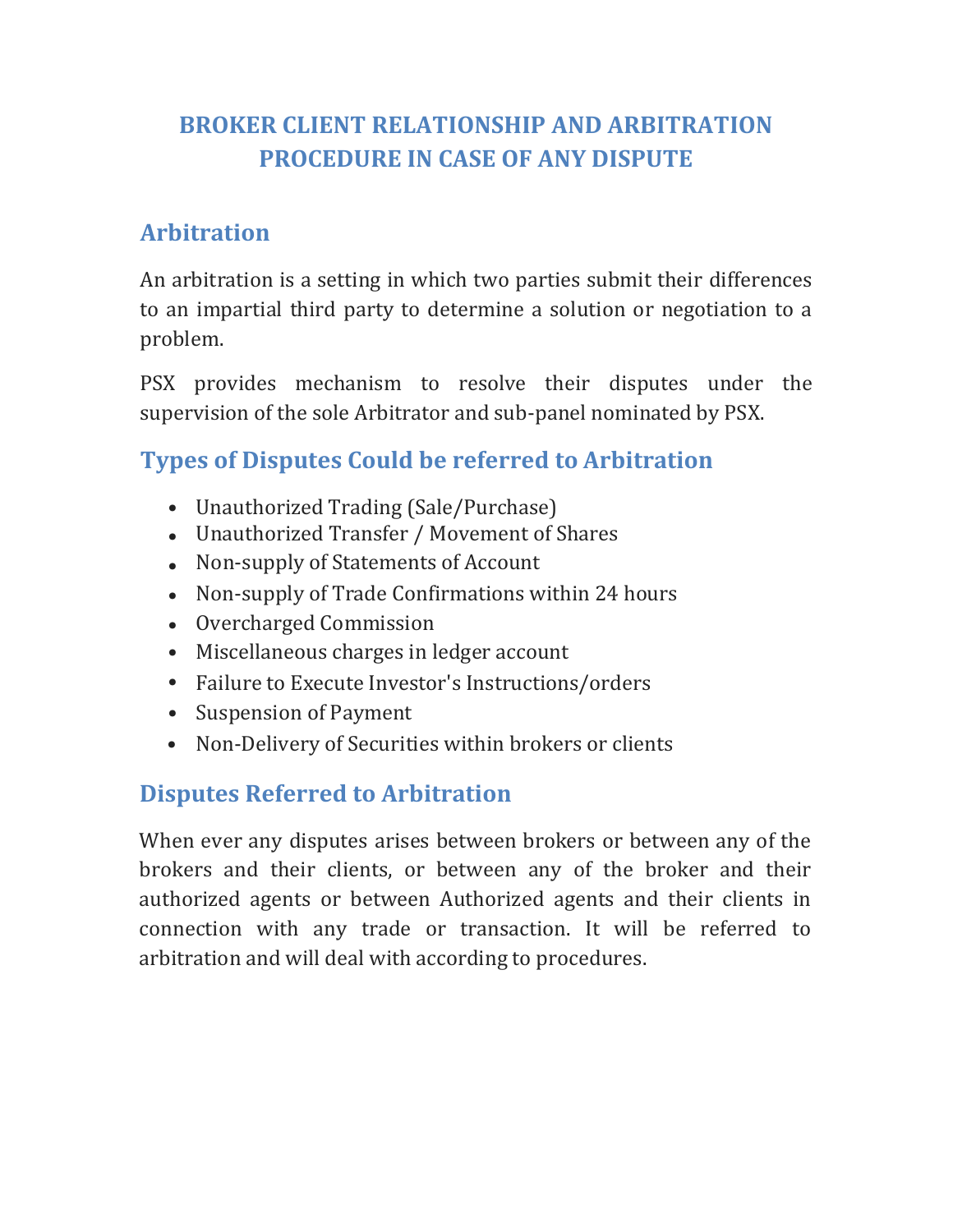# **Arbitration Process**

- 1. Scrutiny of application
- 2. Acceptance and rejection of application
- 3. Referred the dispute to sole arbitrator or sub-panel according to claims Amount
- 4. Hearing notice to both parties
- 5. Equal opportunities to both parties to present before the sole arbitrator or sub-panel
- 6. Decision by Majority Arbitrators will be the final decision or "Award" and decision will be finalized within 90 days of the acceptance of the application
- 7. Appeal to Regulatory Affair Committee (RAC) against Award within fifteen days of receipt of the Award by any party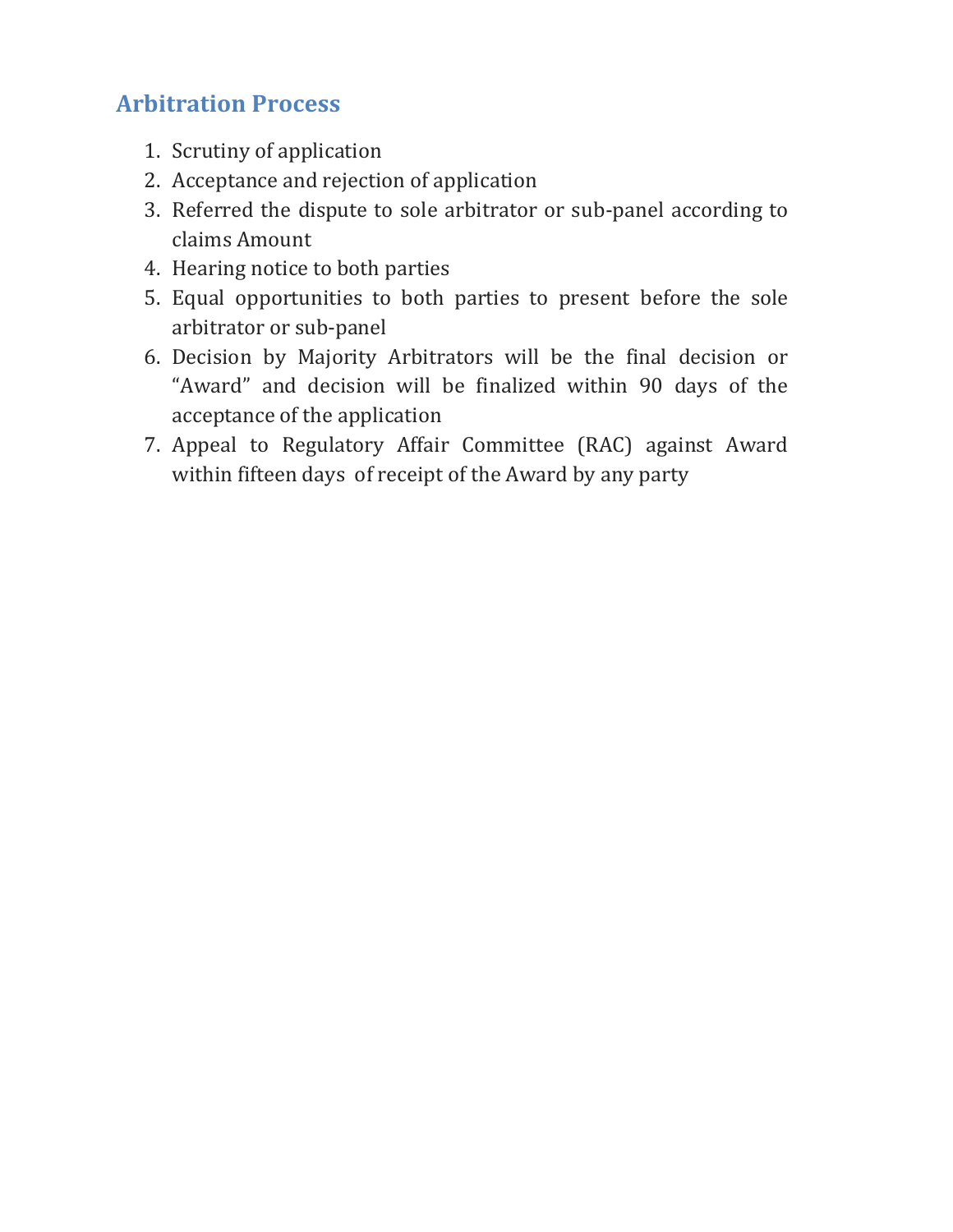# **RISK OF SECURITIES TRADING**

# **IBTS System Failure Risk:**

IBTS system failure may accurse during the trading hours due to technical faults which may lead to losses to Account holders due to nonavailability of the trading terminal for execution of orders timely or at desired price if limit orders are not placed in the IBTS. As well as, cancellation of orders during the system failure may also lead to losses in account holder's account.

# **Economy Risk:**

The business performance of any company depends on the growth of an economy. An economy, which continues to prosper, ensures that companies operating in it benefit from its growth. However, an equity shareholder also runs the risk of any downturn in the economy affecting the performance of his company. Economy related risks are usually reflected in the factors such as GDP growth, inflation, balance of payment positions, interest rates, credit growth etc.

# **Industry Risk:**

All industries undergo some kind of cyclical growth. Shareholders get rewarded most during the expansion stage. However, once the industry reaches a maturity stage, the rewards from investment are limited. Further, companies belonging to industries where growth has retarded incur losses or declining gains. Industry specific government regulations also impact returns from investments made therein.

# **Business Risk:**

Business risk is a function of the operating conditions faced by a company and the variability that these conditions inject into operating income and hence expected dividends.

# **Financial Risk:**

The possibility that shareholders will lose money when they invest in a company that has debt, if the company's [cash flow p](http://www.investopedia.com/terms/c/cashflow.asp)roves inadequate to meet its financial obligations. When a company uses [debt financing,](http://www.investopedia.com/terms/d/debtfinancing.asp)  its [creditors w](http://www.investopedia.com/terms/c/creditor.asp)ill be repaid before its shareholders if the company becomes insolvent.